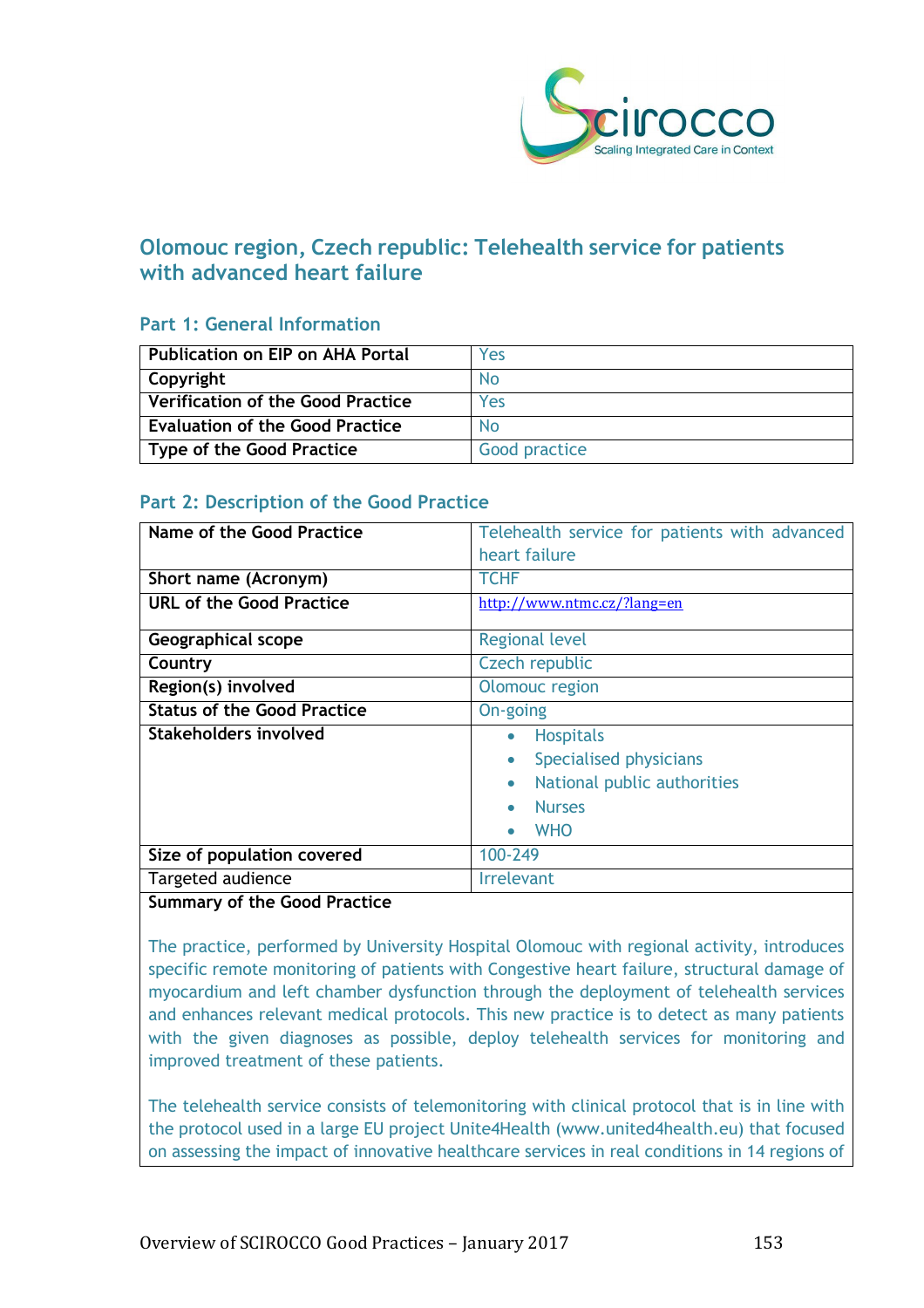

Europe. The practice adapted this generic protocol for the target group of patients (with advanced CHF) and for the regional conditions.

The practice enabled screening of common population in the Region with the disease; it provides tools for remote control of patients with advanced heart failure (NYHA class III-IV, it means patients that are markedly or severely limited during physical activity) on standard medical therapy (ESC guidelines), before and after heart transplantation. Further it covers population of patients with hemodynamic support (ventricular assist device - VAD) before orthotropic heart transplantation (OTS) or in long-term regimen. Until the service was introduced, there has not been method that would enable to collect relevant information about critical parameters development besides keeping the patient in hospital.

The practice requires only minimum organisational changes in the hospital; it's essential parts are under control of clinical staff (cardiologists and nurses) who make use of data (including weight, blood pressure, SpO2) received from patients at home. The ICT system used for the practice has also several features that enable bidirectional communication between the medical personnel and patient; including distant ordering of medicaments, which party fills the gap of non-existent e-prescription service in the country. Other features increase technical reliability of distant communication between patient <sup>D</sup>s smartphone (gateway) and healthcare personnel (nurse, cardiologist with access to telehealth portal).

There is clear relationship between initial disease detection in population - screening, followed by specific individualized therapy and management of the target group of ill in higher age and therefore the practice has positive impact to health conditions of targeted population. It is also expected that morbidity, mortality, and quality of life of the targeted patients with observed diagnoses will be improved. Inputs in international medical (cardiology) societies will also further improve position and prestige of EU medical expertise. As the issue of sustainability of the service is essential, the Good Practice management systematically negotiate with medical societies and national healthcare authorities to achieve reimbursement on national level and to upgrade standardized treatment protocols.

New jobs associated with telemonitoring services were created. New force is needed mostly for technical and management oriented tasks. With growing penetration of telemonitoring into the target population it is clear that especially an increase in newly detected patients with heart failure will require more medical personnel. However, the load of staff associated with inclusion a patient into the service is not significant. The practice demonstrated increase of the quality of care.

Essential elements of the practice can transferred as a whole to other regions in the CR or abroad. The practice is suitable for hospitals/centres treating advanced CHF. **Key words:** cardiology, heart failure, VAD, telehealth, ICT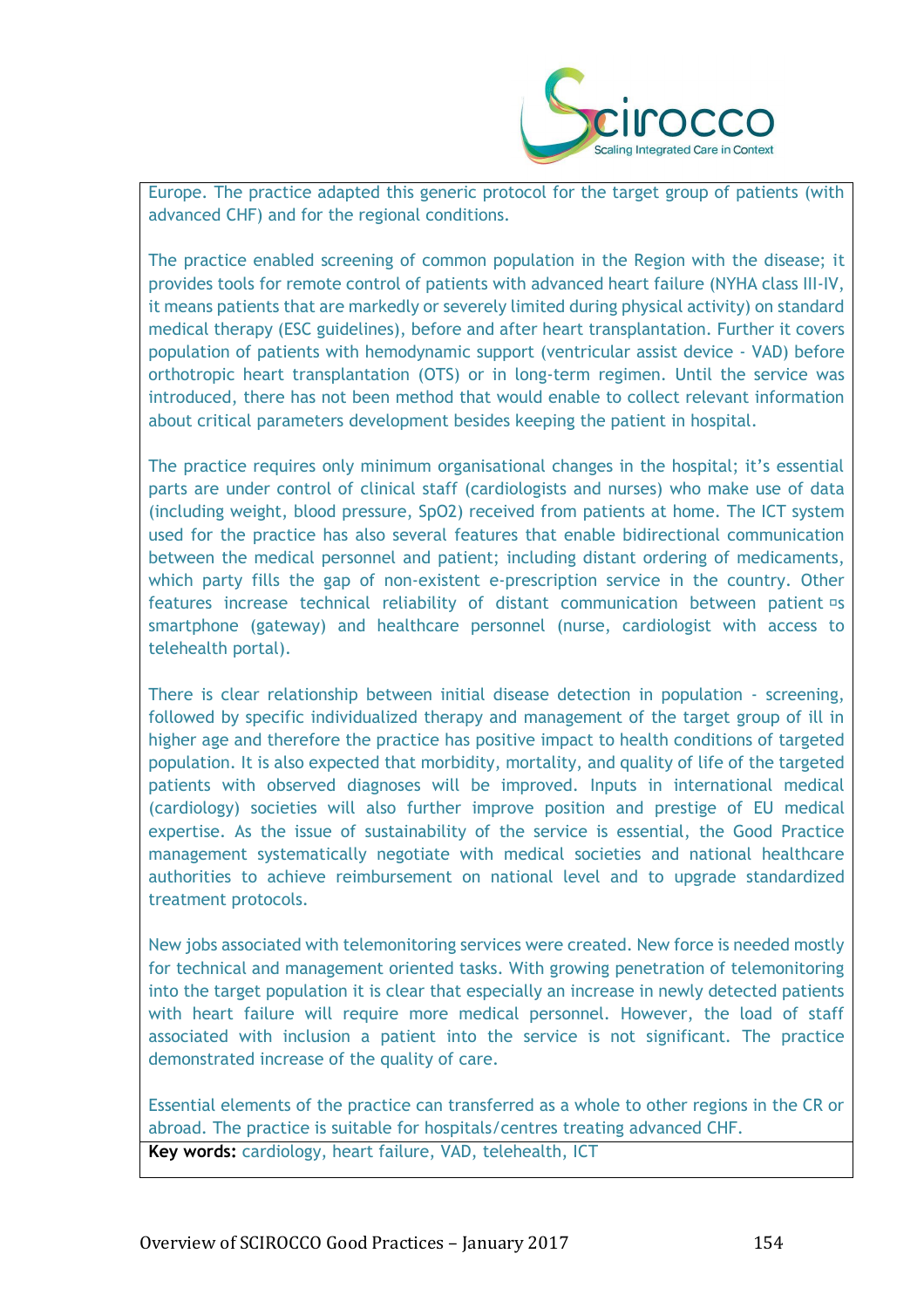

#### **Good practice being part of the larger programme**

Yes.

This practice is targeted to improve care of cardiac in the Region. This service is one of the 2 original practices employing ICT in distant communication between medical staff and patients with chronic diseases in University hospital Olomouc. An extended set of practices is under development as part of hospital program in 2016. A common ICT system is to be used for a number practices comprising several chronic diseases (currently in mid 2016 it is planned to cover more services for than 5 departments in the hospital). The practices reflect current status of eHealth in the CR (mostly underdeveloped) and concentrate on benefits in medical domain.

**Challenges / problems addressed by the good practice**

Training of medical personnel, preparation of the infrastructure, such as the ICT system and its features reflecting needs, pathways for patients including education, methodology for stratification of patients (selection for the service), financing – investment and operation, strategy for negotiation of sustainability (ongoing with stakeholders in the CR in 2016).

**Importance of the challenges / problems before starting to implement good practice**

Unexpected deterioration of status of patients with advanced CHF that could not be detected in time. Limited number of medical personnel that could cope with increasing number of patients.

**Environment before the good practice was implemented** 

Classical clinical care however advanced but without possibility to process data about status of patients located at home. Hospitalisation of these patients was the only option.

**Key innovative elements of the good practice and how the good practice improved situation compared to previous practice**

Patients with CHF can be discharged from the hospital and more regular information about their vital sings in available to the medical staffs that care. If a decision is to be made the patients is called to come to the hospital as the practice introduces only informative elements and therefore medical protocols are not compromised. The practice enables to reduce routine status checks for which the patients must have stayed in or frequently to come to the hospital. Patients stay in the services for period of time as necessary (e.g. 1 month) and then the equipment can be transferred to another patient.

### **Part 3: Transferability of the Good Practice**

|                                       |  | <b>Cost-effectiveness of the good</b> Equal costs, improved outcomes |
|---------------------------------------|--|----------------------------------------------------------------------|
| practice (including all kind of costs |  |                                                                      |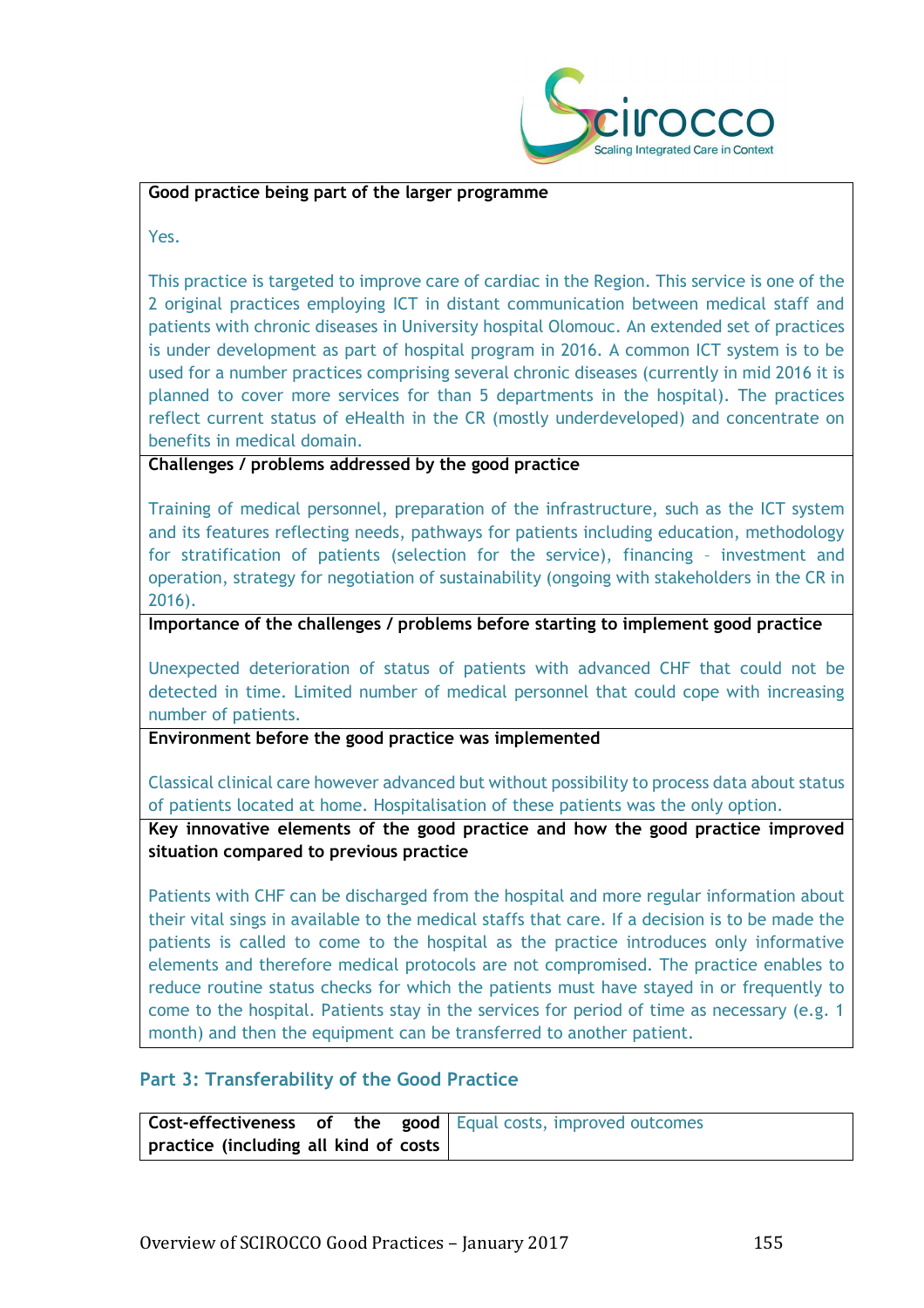

| and outcomes such as better health,<br>quality of life or other resources)            |                                                                                                       |  |
|---------------------------------------------------------------------------------------|-------------------------------------------------------------------------------------------------------|--|
|                                                                                       | Resources required for the deployment of the good practice (personnel, equipment,                     |  |
| facilities, ICT and other resources required.                                         |                                                                                                       |  |
|                                                                                       |                                                                                                       |  |
|                                                                                       | Personnel: nurses + cardiologists (training), 1 telehealth engineer, office room for                  |  |
|                                                                                       | dedicated ICT system and education of patients, HW and application SW (small server - in              |  |
|                                                                                       | cloud), Bluetooth enabled smartphones with SW, devices (scale, BP meter, oximeter),                   |  |
|                                                                                       | telecommunications (2G, 3G, 4G mobile). Negotiations of the practice with the aim to                  |  |
| achieve the service sustainability take long time and require adequate skill.         |                                                                                                       |  |
| <b>Total budget of the Good Practice</b>                                              | €10.000 -€ 99,999                                                                                     |  |
| Source of funding                                                                     | Other (European & national funding)                                                                   |  |
| The main actions that have to be done to deploy the Good Practice                     |                                                                                                       |  |
|                                                                                       | Initial training of medical staff, defining professional roles in the practice in the hospital,       |  |
|                                                                                       | modification of clinical protocols and workflow, putting the ICT system in operation.                 |  |
| Issues during the implementation of the Good Practice                                 |                                                                                                       |  |
|                                                                                       |                                                                                                       |  |
|                                                                                       | Ensuring financial resources for the service after project resources were exhausted.                  |  |
|                                                                                       | Some patients need more intensive education. The technical feature of the telehealth                  |  |
|                                                                                       | system enabling distant configuration of patient <sup>1</sup> s smartphones saves significant effort, |  |
|                                                                                       | resources and time to the support. Not all patients can enrol, mostly due to their cognitive          |  |
| impairments.                                                                          |                                                                                                       |  |
| Additional resources required to scale up Good Practice                               |                                                                                                       |  |
|                                                                                       |                                                                                                       |  |
| Yes.                                                                                  |                                                                                                       |  |
|                                                                                       |                                                                                                       |  |
| Inclusion of each new patient requires appropriate investment in the equipment if the |                                                                                                       |  |
| number of available (and recyclable) devices is reached.                              |                                                                                                       |  |
| Basis to support sustainability of the Good Practice                                  |                                                                                                       |  |
| Financial resources and functional HW, SW.                                            |                                                                                                       |  |
| Evidence to observe the Good Practice                                                 |                                                                                                       |  |
|                                                                                       |                                                                                                       |  |
| A visit to an implementation site.                                                    |                                                                                                       |  |
|                                                                                       |                                                                                                       |  |
|                                                                                       |                                                                                                       |  |

**Time needed to deploy the Good Practice**

Less than a year.

**Investment per citizens / patient / client in terms of financial resources**

Between €1.000 – €5.000 EUR per targeted citizen / patient.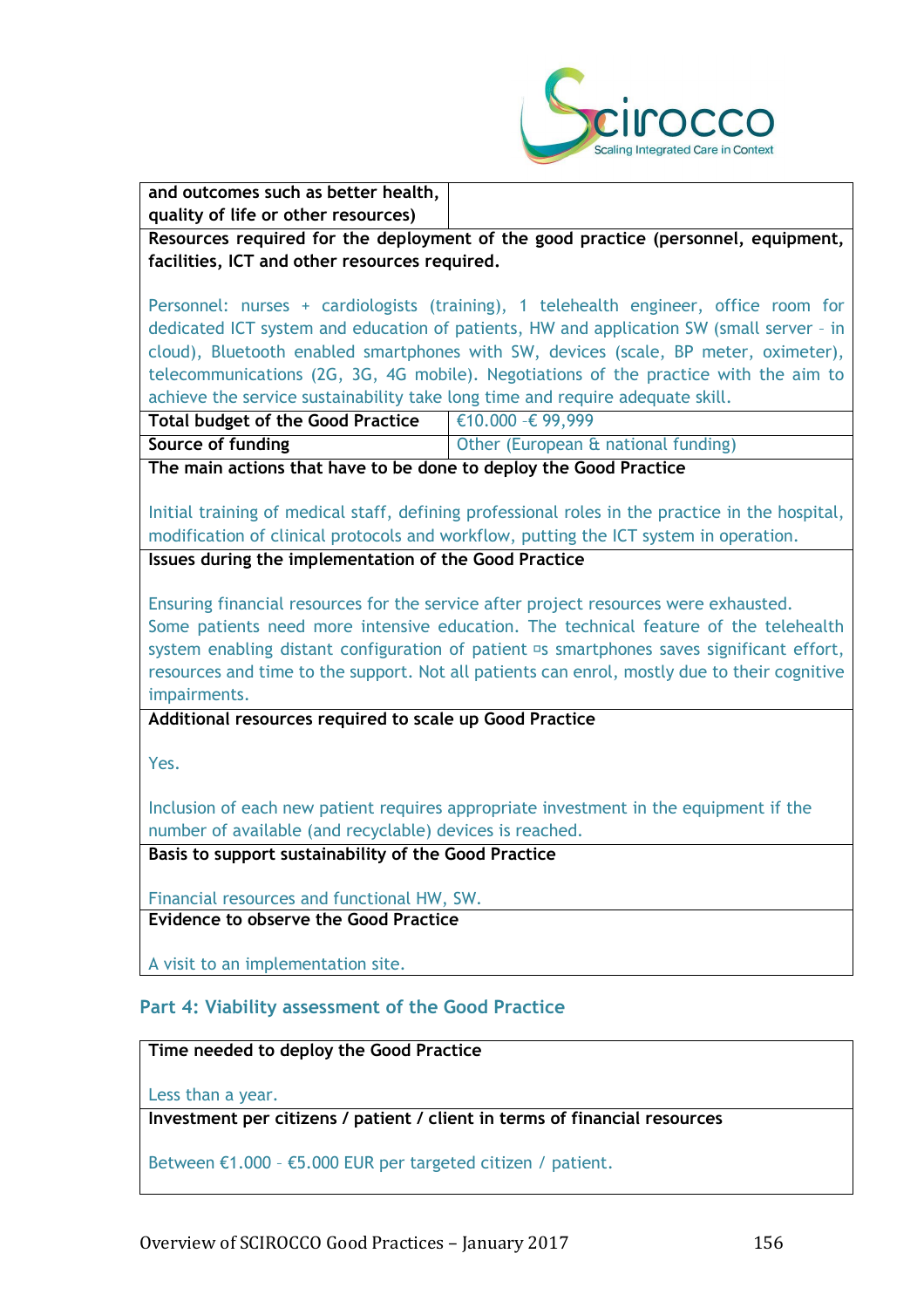

Cost of equipment of the patient, share on the cost of the system and its operation, telecommunications.

#### **Evidence behind the Good Practice**

Documented evidence. Evidence is based on systematic qualitative and quantitative studies.

Evidence behind the practice was part of results of our deployment site in Unite4Health project. Clinical evidence is based on analysis of evidence provided by based medicine resources (were also bases of Unite4Health project). Evaluation of the practice was completed by methodology MAST – Model for Assessment of Telemedicine.

## **Maturity of the Good Practice**

There is evidence that the practice is economically viable and brings benefits to the target group. Further research and development is needed in order to achieve market impact and for the practice to become routine use.

The practice is beneficial to patients, the hospital and even the healthcare system. However, its economic viability is still subject of negotiation (status August 2016) with appropriate authorities. The negotiations are ongoing on several levels including Ministry of Health of the CR.

### **Estimated time of impact of the Good Practice**

Long term and sustainable impact – e.g. a long time after the pilot project ended and routine day-to-day operation began.

#### **Impact observed**

Less hospital re-admission (economic).

The impact of the intervention was in increased quality of care of the patients, namely due early intervention thanks to the practice that reduced deterioration of the patient's condition. Reduction of re-hospitalization is approx. 40%. Reduction of number of patients'  $\Phi$  visits in the hospital. The patients better adhere to medication and have better access to healthcare professionals.

#### **Transferability of the Good Practice**

The innovative practice has been transferred within the same region.

The practice has been transferred also to other region in the CR and is performed in a reference health institute in Prague (IKEM). Scaling up to other hospitals can follow, however the team in NTMC concentrates on organisational aspects of such telehealth service, especially economic conditions to ensure sustainability.

#### **Part 5: Your organisation**